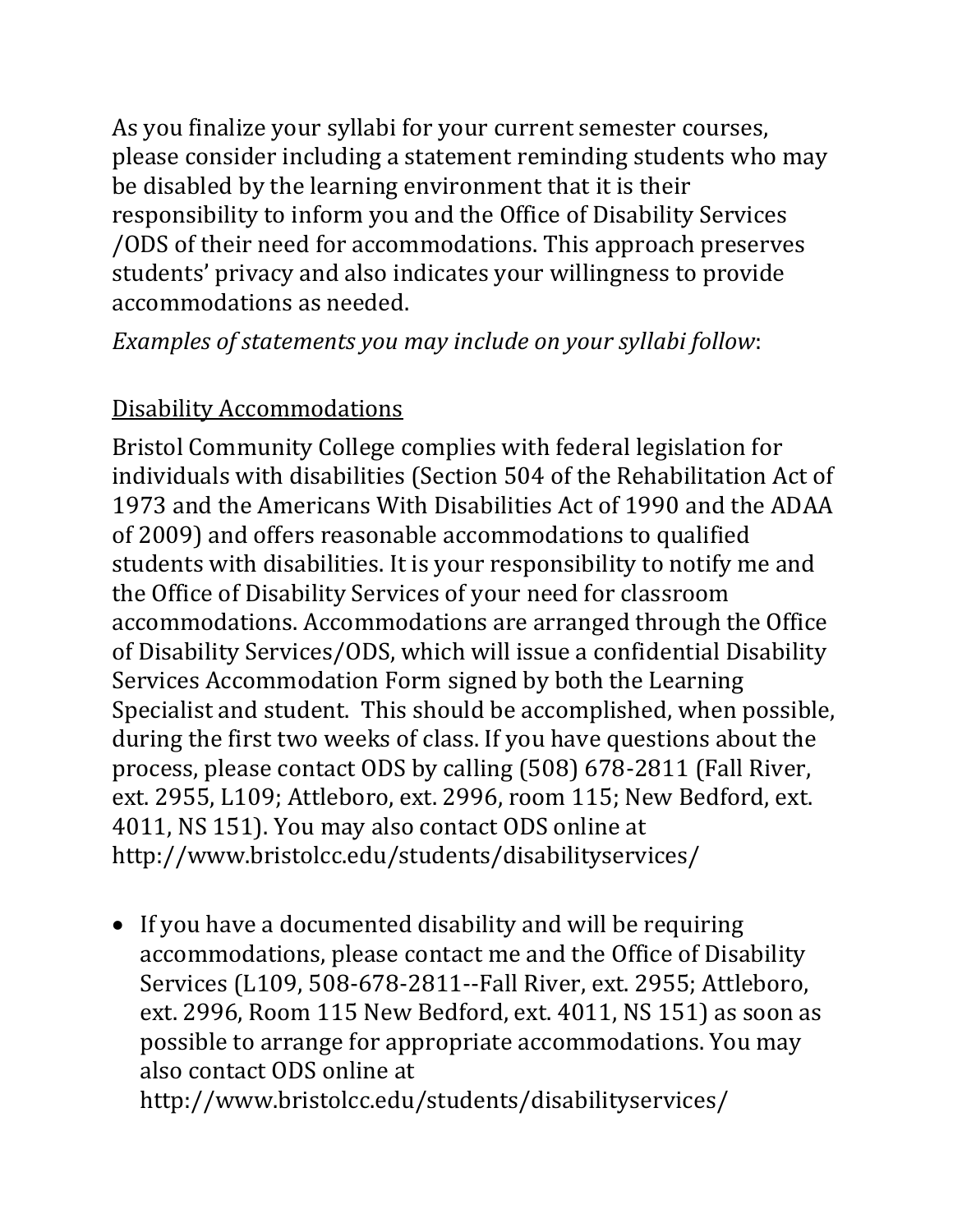Any student with a documented disability in need of academic adjustments or accommodations is requested to speak with me and the Office of Disability Services (L109, 508-678-2811--Fall River, ext. 2955; Attleboro, ext. 2996, Room 115; New Bedford, ext. 4011, NS 151,) as soon as possible to arrange for appropriate accommodations. You may also contact the office of disability services online at

http://www.bristolcc.edu/students/disabilityservices/

 I encourage any student in need of accommodations for a specific documented disability to meet with me and the Office of Disability Services (L109, 508-678-2811--Fall River, ext. 2955; Attleboro, ext. 2996, Room 115; New Bedford, ext. 4011, NS 151) at your earliest convenience to ensure timely and appropriate accommodations. You may also contact the Office of Disability Services online at

http://www.bristolcc.edu/students/disabilityservices/

## For Online Courses:

If you are a student who would normally seek accommodations in a traditional, face to face classroom, please speak to me and the Office of Disability Services as soon as possible. You may contact the Office of Disability Services to arrange for appropriate accommodations by calling 508-678-2811--Fall River, ext. 2955; Attleboro, ext. 2996; New Bedford, ext. 4011) or by stopping by L109. You may also contact the Office of Disability Services online at http://www.bristolcc.edu/students/disabilityservices/

## Other Considerations: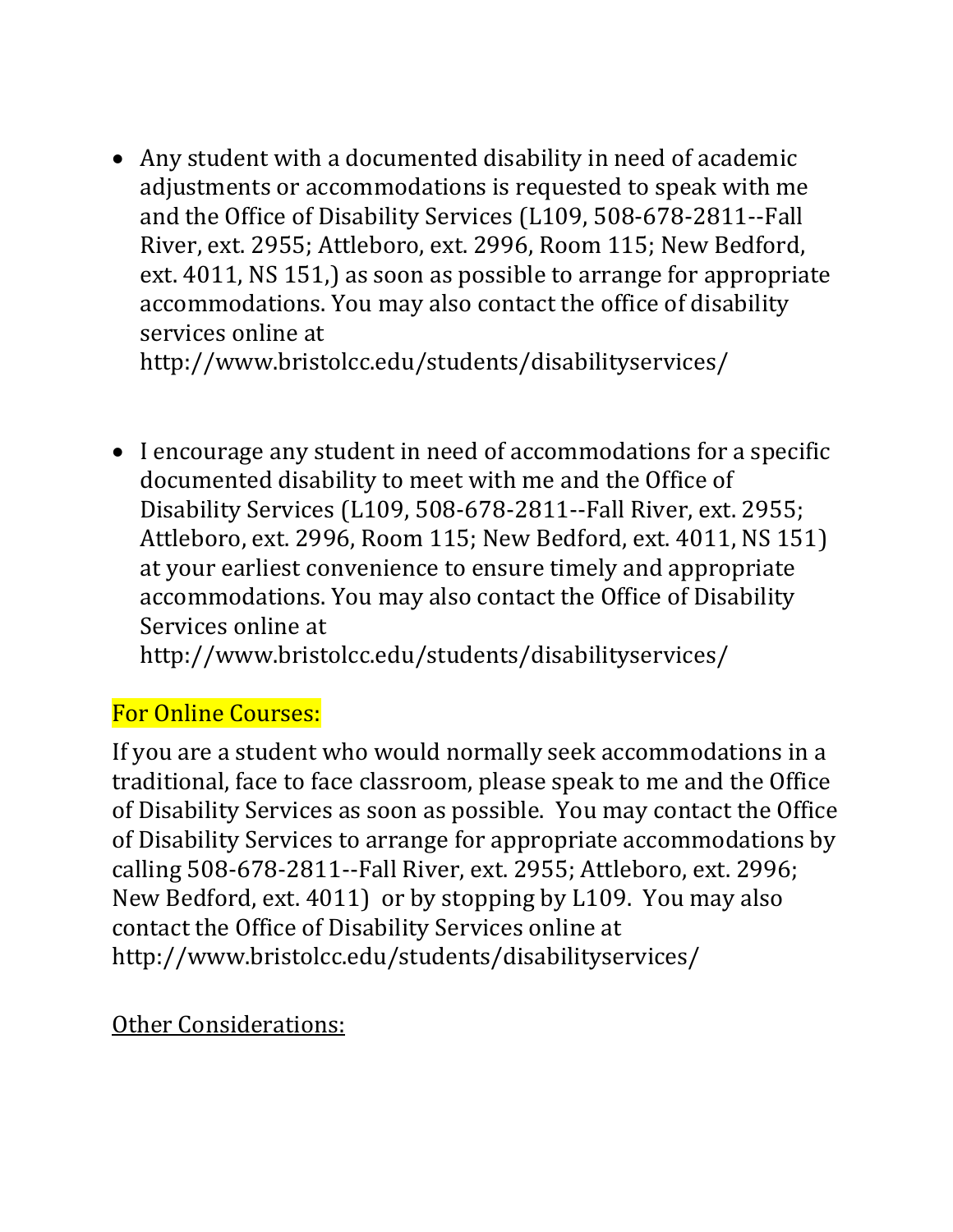- **Please select accessible media for your classroom and supplemental work. Accessible media is captioned, screenreader friendly, and equipped with voiced-over descriptions. Planning ahead means less expense on access accommodations in the future. Why not check out Films on Demand through our campus library for captioned selections**
- **Confidentiality of all student information is essential. At no time should the class be informed that a student has a disability, unless the student makes a specific request to do so.**
- **Announce reading assignments well in advance for students using taped materials or other alternative formats. To record an entire book takes an average of six weeks; ODS can produce the materials in installments when informed of the sequence in which the materials will be used.**

For added assistance, ODS now has a number of screencasts that focus on assisting students who have disabilities. You may find these resources at the following location:

## [ODS Resources](http://www.bristolcc.edu/facultystaff/disabilityservicesforfacultystaff/)

Screencasts and other resources to assist students with disabilities:

- [Working with Students on the Autism Spectrum](http://www.bristolcc.edu/media/bcc-website/students/disabilityservices/forms/WorkingwithAutism.pdf) (.PDF)
- [Testing Accommodations Screencast](http://www.screencast.com/t/F7VTNyvz6hw)
- [Students with Disabilities Screencast](http://www.screencast.com/t/JrS46GxH) [\(Transcript\)](http://www.bristolcc.edu/media/bcc-website/facultystaff/disabilityservices/PPscriptODS.docx)
- [Students on the Autism Spectrum Part 1](http://www.screencast.com/t/PoPPs6suT6)
- [Students on the Autism Spectrum Part 2](http://www.screencast.com/t/BA6XgJMDQ)
- [Students with ADD/ADHD](http://www.screencast.com/t/nT2EabkMe2n)
- [Making online course accessible](http://www.youtube.com/watch?v=F3sdR53ho2g&list=UU8NsdC6bvekxz5GgG9Ns_tA&index=8)